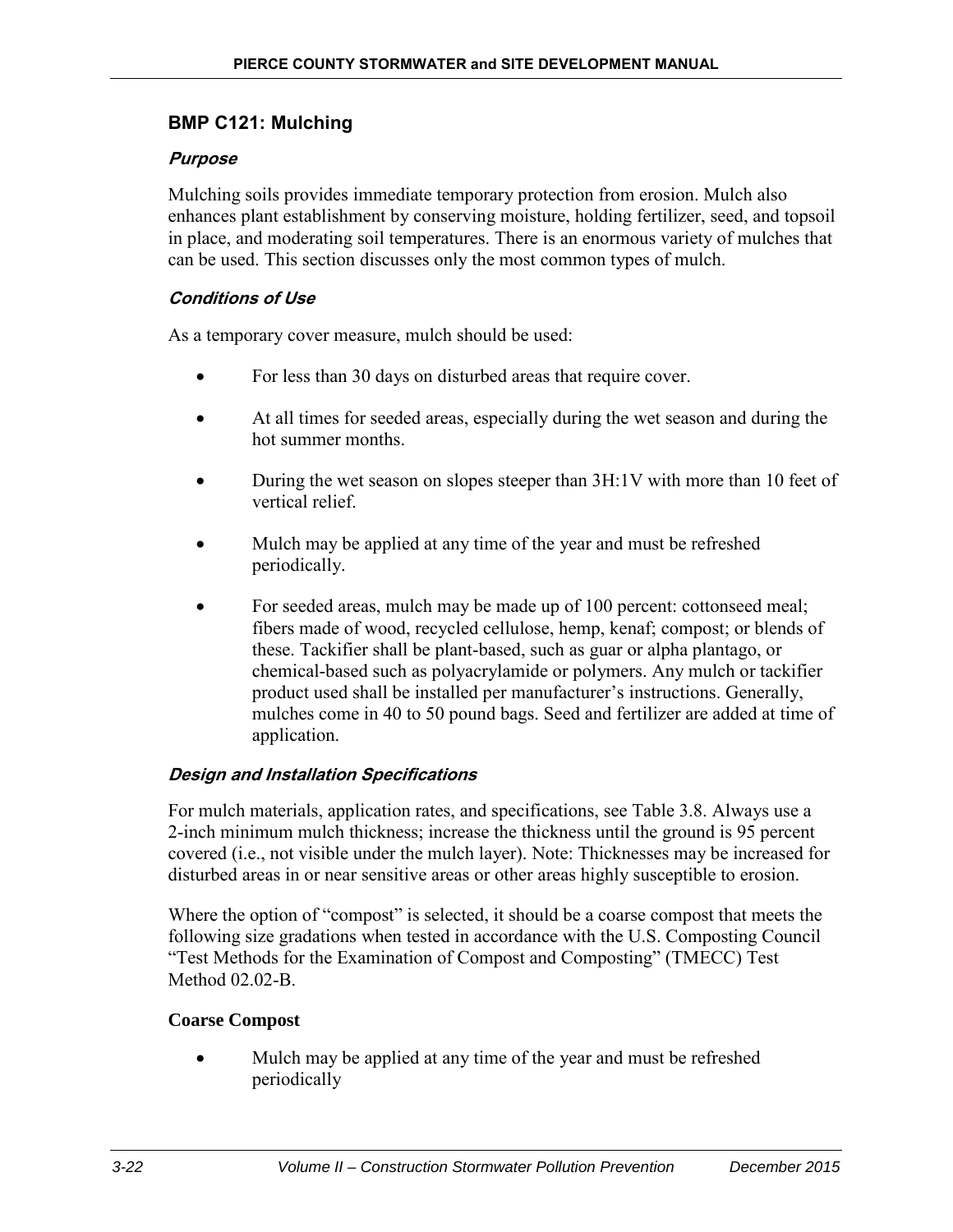- Minimum Percent passing 3" sieve openings 100 percent
- Minimum Percent passing 1" sieve openings 90 percent
- Minimum Percent passing 0.75" sieve openings 70 percent
- Minimum Percent passing 0.25" sieve openings 40 percent.

Mulch used within the ordinary high-water mark of surface waters should be selected to minimize potential flotation of organic matter. Composted organic materials have higher specific gravities (densities) than straw, wood, or chipped material. Consult Hydraulic Permit Authority (HPA) for mulch mixes if applicable.

| <b>Mulch</b><br><b>Material</b>   | Quality<br><b>Standards</b>                                                                                                                                              | <b>Application</b><br><b>Rates</b>                                                 | <b>Remarks</b>                                                                                                                                                                                                                                                                                                                                                                                                                                                                                                                                                                                                                                                                                                                                                                                               |
|-----------------------------------|--------------------------------------------------------------------------------------------------------------------------------------------------------------------------|------------------------------------------------------------------------------------|--------------------------------------------------------------------------------------------------------------------------------------------------------------------------------------------------------------------------------------------------------------------------------------------------------------------------------------------------------------------------------------------------------------------------------------------------------------------------------------------------------------------------------------------------------------------------------------------------------------------------------------------------------------------------------------------------------------------------------------------------------------------------------------------------------------|
| <b>Straw</b>                      | Air-dried; free from<br>undesirable seed<br>and coarse<br>material.                                                                                                      | 2" to 3" thick;<br>five bales per<br>1,000 sf or 2 to<br>3 tons per acre           | Cost-effective protection when applied with adequate<br>thickness. Hand-application generally requires greater<br>thickness than blown straw. The thickness of straw may<br>be reduced by half when used in conjunction with<br>seeding. In windy areas straw must be held in place by<br>crimping, using a tackifier, or covering with netting. Blown<br>straw always has to be held in place with a tackifier as<br>even light winds will blow it away. Straw, however, has<br>several deficiencies that should be considered when<br>selecting mulch materials. It often introduces and/or<br>encourages the propagation of weed species and it has<br>no significant long-term benefits. It should also not be<br>used within the ordinary high-water elevation of surface<br>waters (due to flotation). |
| Hydromulch                        | No growth<br>inhibiting factors.                                                                                                                                         | Approx. 25 to<br>30 lbs per 1,000<br>sf or 1,500 to<br>2,000 lbs per<br>acre       | Shall be applied with hydromulcher. Shall not be used<br>without seed and tackifier unless the application rate is at<br>least doubled. Fibers longer than about 0.75 to 1-inch<br>clog hydromulch equipment. Fibers should be kept to less<br>than 0.75 inch.                                                                                                                                                                                                                                                                                                                                                                                                                                                                                                                                               |
| Compost                           | No visible water or<br>dust during<br>handling. Must be<br>produced per<br>WAC 173-350,<br>Solid Waste<br>Handling<br>Standards, but<br>may have up to<br>35% biosolids. | 2" thick min.;<br>approx.<br>100 tons per<br>acre (approx.<br>800 lbs per<br>yard) | More effective control can be obtained by increasing<br>thickness to 3". Excellent mulch for protecting final<br>grades until landscaping because it can be directly<br>seeded or tilled into soil as an amendment. Compost<br>used for mulch has a coarser size gradation than<br>compost used for BMP C125 or the soil preservation and<br>amendment BMP see Volume III, Section 3.1. It is more<br>stable and practical to use in wet areas and during rainy<br>weather conditions. Do not use near wetlands or near<br>phosphorous impaired water bodies.                                                                                                                                                                                                                                                |
| <b>Chipped Site</b><br>Vegetation | Average size shall<br>be several inches.<br>Gradations from<br>fines to 6 inches in<br>length for texture,<br>variation, and<br>interlocking<br>properties.              | 2" thick min.                                                                      | This is a cost-effective way to dispose of debris from<br>clearing and grubbing, and it eliminates the problems<br>associated with burning. Generally, it should not be used<br>on slopes above approx. 10 percent because of its<br>tendency to be transported by runoff. It is not<br>recommended within 200 feet of surface waters. If<br>seeding is expected shortly after mulch, the<br>decomposition of the chipped vegetation may tie up<br>nutrients important to grass establishment.                                                                                                                                                                                                                                                                                                               |

**Table 3.8. Mulch Standards and Guidelines.**